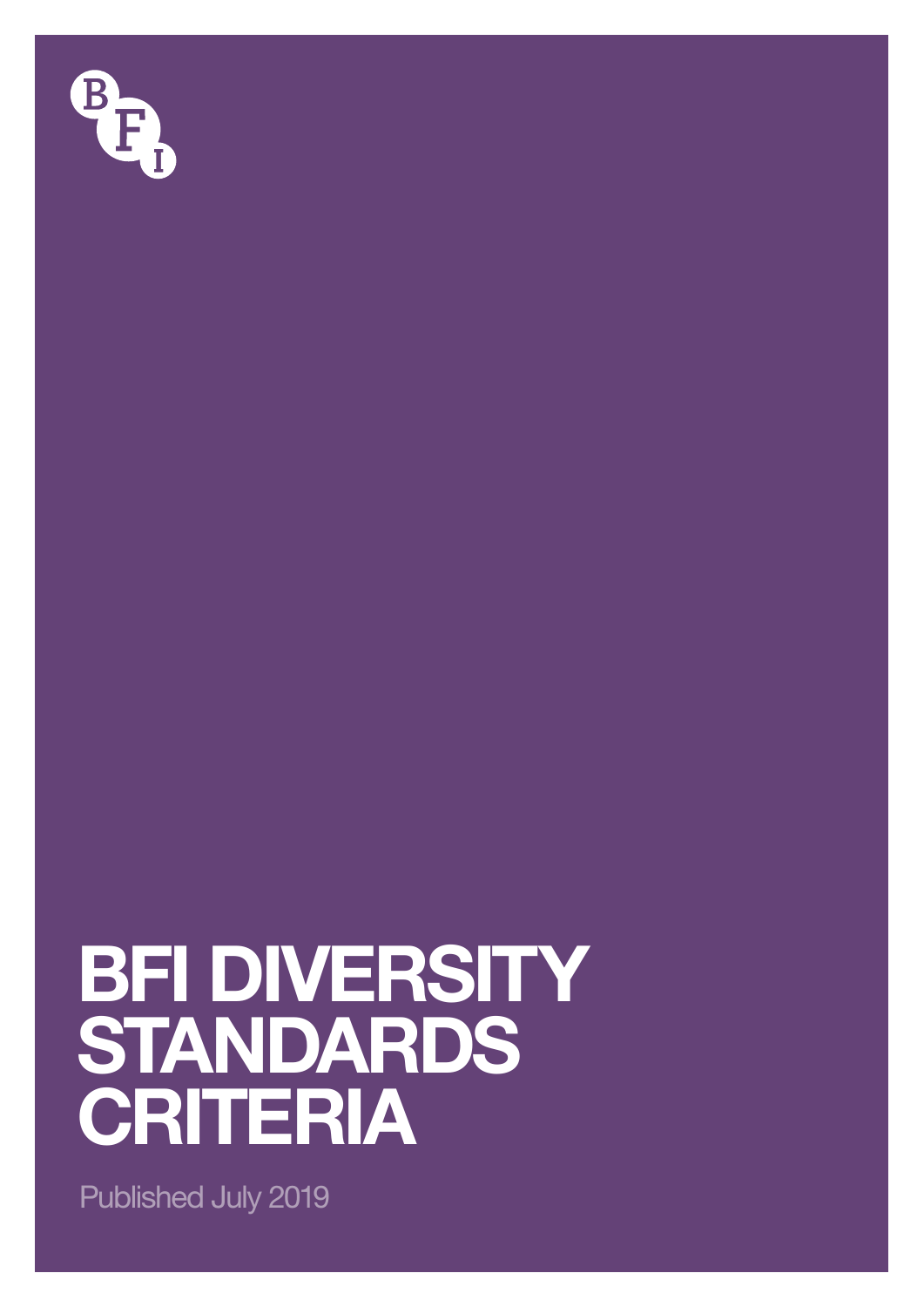The BFI Diversity Standards encourage equality of opportunity and address under-representation in the screen industries – in creative leadership; crew and project staff; in training, opportunities and career progression; in audience outreach and development; and on-screen.

They are a flexible framework which can be used for feature films, television content produced for broadcast and online, as well as a range of audience-facing activities such as film festivals, distribution releases, multiplatform distribution proposals and ambitious film programmes. They are a contractual requirement for all BFI funding, including fiction and documentary films funded via the BFI's partners.

The under-represented groups we look at primarily relate to the protected characteristics as defined in the UK Equality Act 2010 [equalityhumanrights.com/en/equality-act/](http://equalityhumanrights.com/en/equality-act/protected-characteristics) [protected-characteristics:](http://equalityhumanrights.com/en/equality-act/protected-characteristics)

- Age
- Disability
- Gender reassignment
- Marriage and civil partnership
- Pregnancy and maternity
- Race
- Religion or belief
- Sex
- Sexual orientation

In addition we seek to address underrepresentation in the following areas:

- Regional participation
- Socioeconomic background
- Caring responsibilities

This is not a definitive list and we welcome applications from projects which address under-representation in areas not mentioned above. Please note that some of the |under-represented groups above relate slightly differently to on-screen representation than to how they do to production workforce. For example, someone being a parent is not, generally, under-represented on-screen, but a crew/team member being a primary carer for a child can be under-represented in the screen industries and interventions made to enable them to work on the project could meet the criteria.

If you are applying for BFI funding, the Standards application is part of the main funding application. For all other projects applying for the Standards, please email diversitystandards@bfi.org.uk for an application form.

To achieve the Standards, all applicants need to meet the criteria of at least two of the four Standards detailed below, with the exception of BFI development funding applicants who should meet at least one of the four Standards.

Standard C is compulsory for all applicants with the exception of BAFTA and BIFA applications. Concessions may also be made for programmes and projects with very small teams including BFI development funding applicants.

Standard D is compulsory for exhibitors, film festivals, distributors and other organisations applying for the Standards with activities that benefit audiences. It is also an additional category for productions that have a distributor or broadcaster attached.

Applicants for the BFI Vision Awards or any type of BFI NETWORK short film funding are not required to complete the full Standards form, but need to answer a question on how their projects will deliver the aims of the Standards and work to address under-representation in the industry.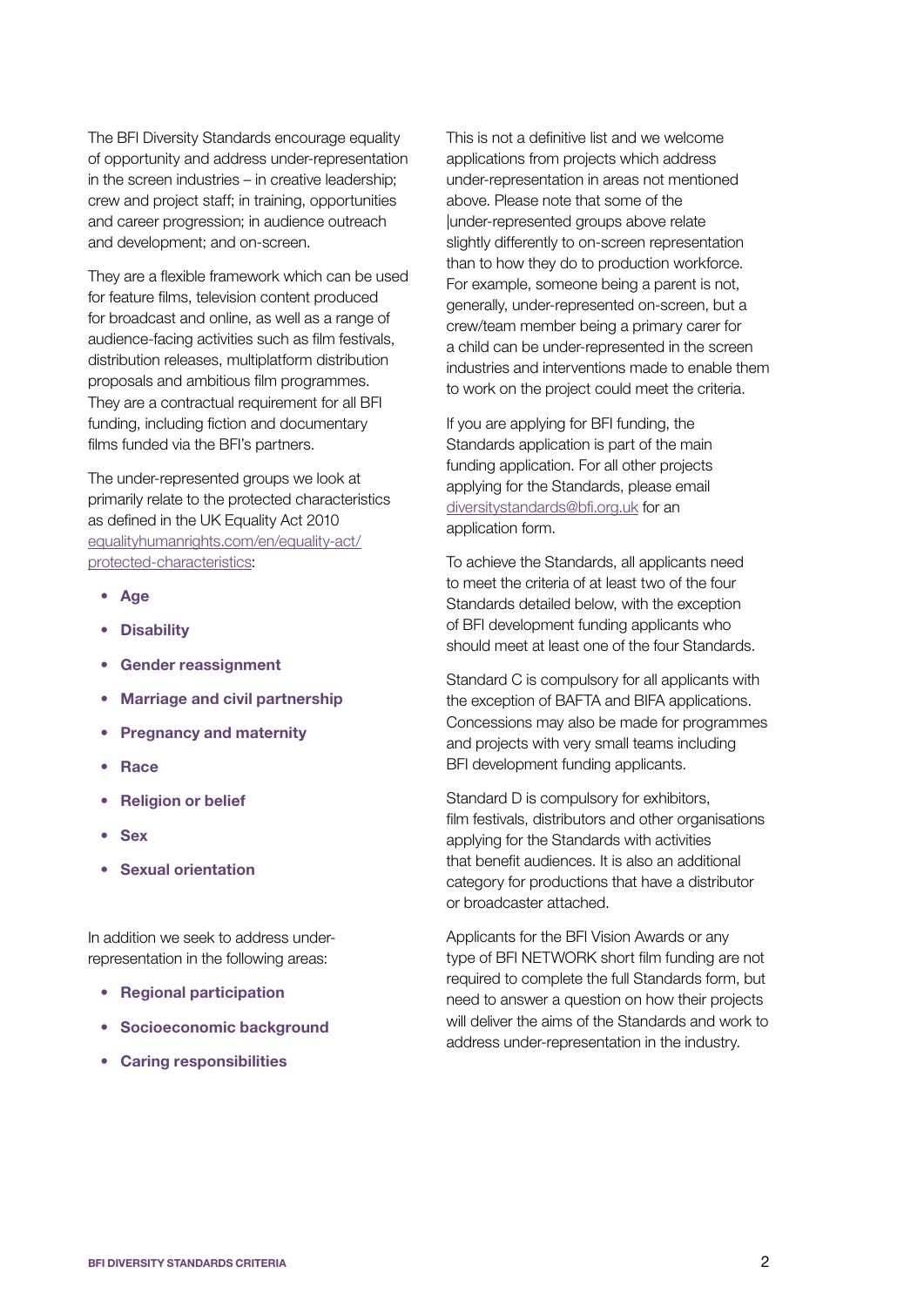## **STANDARD A**  ON-SCREEN REPRESENTATION, THEMES AND NARRATIVES

Detail how the project, film or programme will address under-representation in the lead and secondary characters, talent or contributors, casting choices, the main and secondary storylines, themes and narratives and where the project is set. Identify where there are unfamiliar characters or themes and narratives that are not frequently portrayed on-screen or are shown from a new perspective. Describe where there are complex and non-stereotypical representations of characters, talent or contributors who are normally relegated to two-dimensional roles. Detail the perspective of the narrative or theme of the project and how this affects the way in which characters, talent or contributors are portrayed.

#### **To achieve Standard A you will need to meet THREE of the criteria below:**

| A1             | Lead characters / contributors / presenters / voice artists<br>At least one of the lead characters / contributors / presenters / voice artists<br>are from an under-represented group(s).                                                                                                                                                                                                                                                                                                                                                                                                                                                                                                                                                                                                                                                      |
|----------------|------------------------------------------------------------------------------------------------------------------------------------------------------------------------------------------------------------------------------------------------------------------------------------------------------------------------------------------------------------------------------------------------------------------------------------------------------------------------------------------------------------------------------------------------------------------------------------------------------------------------------------------------------------------------------------------------------------------------------------------------------------------------------------------------------------------------------------------------|
| A <sub>2</sub> | Other characters / contributors / presenters / voice artists / competitors<br>The total of your secondary or more minor on-screen individuals meet one,<br>or more, of the following targets:<br>• A 50-50 gender balance<br>• 20% belonging to an under-represented ethnic group<br>$\bullet$ 10% LGBTQ+<br>• 7% D/deaf and disabled<br>• Significant amount of contributors or competitors resident in the UK<br>outside of London and the South East of England<br>• Significant amount of contributors or competitors are from a lower<br>socioeconomic background<br>In addition, for Scripted Films and Programmes, you should indicate these characters'<br>roles in the story and where applicable explain where there are characters that are not<br>frequently portrayed on-screen or are offering non-stereotypical representation. |
| A3             | Main storyline / subject matter<br>The main storyline(s), theme or narrative of the film or programme is about<br>under-represented group(s). Series or screening programmes should demonstrate<br>diversity across the majority of programmes in order to meet A3, not just a single<br>episode or element.                                                                                                                                                                                                                                                                                                                                                                                                                                                                                                                                   |
| $\mathbf{A}$   | Other storylines / subject matter<br>There are other elements of your storyline(s) or subject matter that are about<br>under-represented group(s).                                                                                                                                                                                                                                                                                                                                                                                                                                                                                                                                                                                                                                                                                             |
| A <sub>5</sub> | <b>Location</b><br>For Scripted Films and Programmes: The setting is wholly, or partially, in an<br>under-represented region or community. If your project is an animation that offers<br>relevant representation, please detail how the world or place will be represented.<br>For Factual and Entertainment programmes: Filming should be wholly, or partially,<br>on location or inside a studio outside of London and the South East of England.                                                                                                                                                                                                                                                                                                                                                                                           |
| A6             | <b>Casting decisions</b><br>Casting choices that address under-representation and challenge tropes and stereotypes.                                                                                                                                                                                                                                                                                                                                                                                                                                                                                                                                                                                                                                                                                                                            |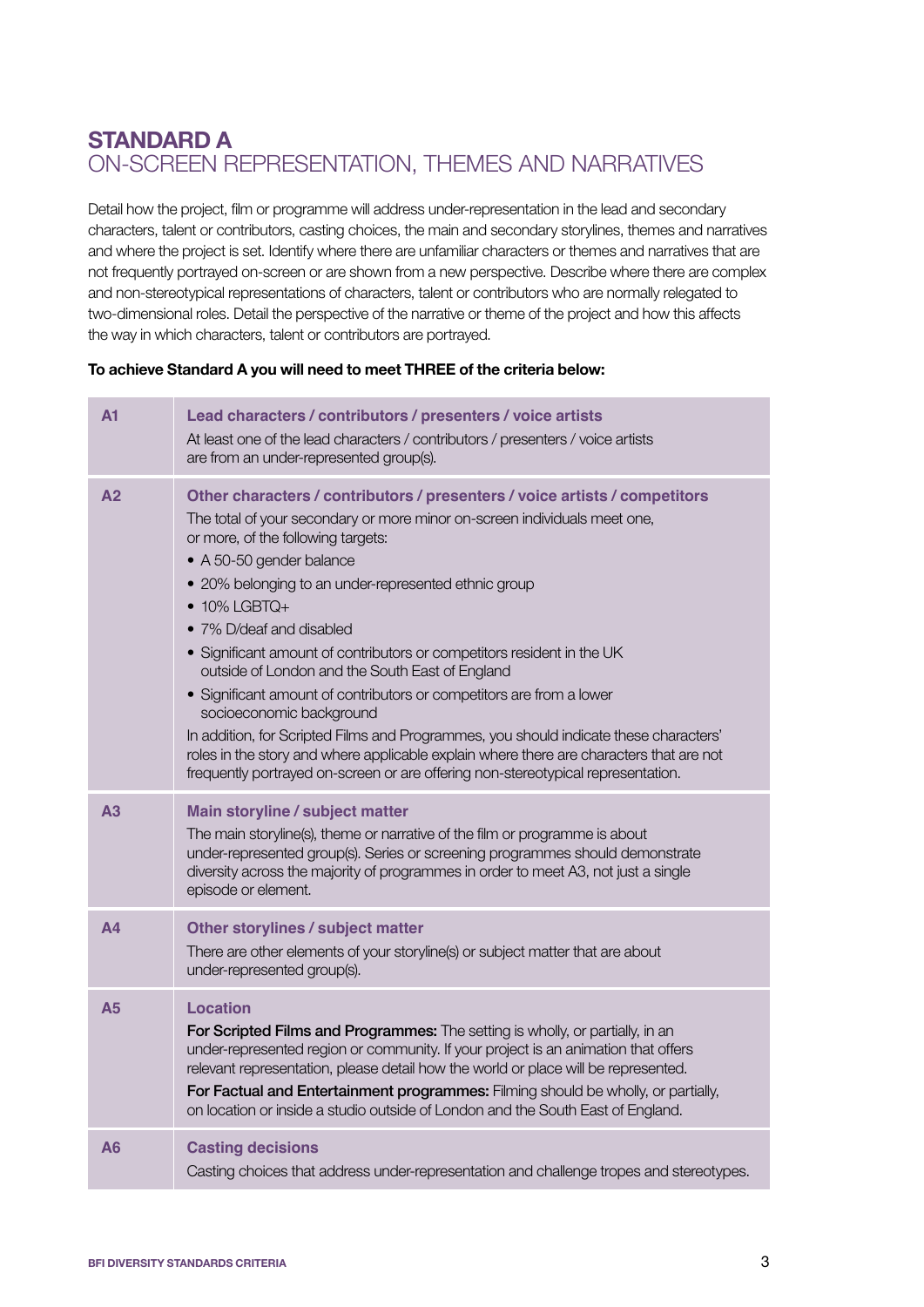## **STANDARD B**  CREATIVE LEADERSHIP AND PROJECT TEAM

Detail how the project, film or programme will address under-representation in its creative leadership, project team or crew. Identify the roles filled by people from an under-represented group, and the underrepresented group they are from. Where shortlisted or approached people are from under-represented groups, you can also detail these. If there is more than one person in any role, you may describe how multiple under-represented individuals are being employed in this role.

Where it is too early in the process to confirm who you are hiring for roles, or you are in the process of recruiting, we would expect to see clarity of intention in regards to searching for staff from under-represented groups. Where possible your application should also demonstrate how you are changing your recruitment practices: how, when and where are you recruiting? Are interview venues and workplaces accessible? Do you offer additional support for specific access requirements, including travel? Are specific interventions being made for primary caregivers e.g. job-share opportunities, on-set childcare, flexible working arrangements?

#### **You will not be asked to identify individuals by name**

Please note that, where the total crew or project team size is less than 25 (e.g. documentaries, smaller festivals and screening programme projects), allowances will be made in terms of number of people required to meet a criteria.

#### **To achieve Standard B you will need to meet TWO of the criteria below:**

| <b>B1</b> | <b>Department heads</b><br>At least three of the following Heads of Department or Creative Leadership<br>are from under-represented groups:<br>Animation Director; Art Director; Composer; Costume Designer; Creator;<br>Director; Director of Photography; Editor; Executive Producer; Head of Production;<br>Post Production Supervisor; Producer; Production Designer; Production Executive;<br>Senior Animator; Series Director; Series Editor; Series Producer; Show Runner;<br>Storyboard Supervisor; Technical Director; Writer; VFX Supervisor<br>If you are applying for a project that is not a film or a television production, you can<br>detail any other department heads not listed above. |
|-----------|-----------------------------------------------------------------------------------------------------------------------------------------------------------------------------------------------------------------------------------------------------------------------------------------------------------------------------------------------------------------------------------------------------------------------------------------------------------------------------------------------------------------------------------------------------------------------------------------------------------------------------------------------------------------------------------------------------------|
| <b>B2</b> | <b>Other key roles</b><br>At least six other key roles (mid-level crew/team and technical positions) are filled<br>by someone from an under-represented group.                                                                                                                                                                                                                                                                                                                                                                                                                                                                                                                                            |
| <b>B3</b> | <b>Other project staff</b><br>At least one or more of the following targets are met for the overall crew or project staff:<br>• A 50-50 gender balance<br>• 20% target for those identifying as belonging to an under-represented ethnic group<br>• 10% target for those identifying as LGBTQ+<br>• 7% target for those identifying as D/deaf and disabled<br>• Significant amount of crew / staff resident in the UK outside of London and the South East<br>of England<br>• Significant amount of crew / staff from a lower socioeconomic background                                                                                                                                                    |
| <b>B4</b> | <b>Regional employment</b><br>The film, programme or project offers substantial local employment in the UK outside<br>of London and the South East of England.                                                                                                                                                                                                                                                                                                                                                                                                                                                                                                                                            |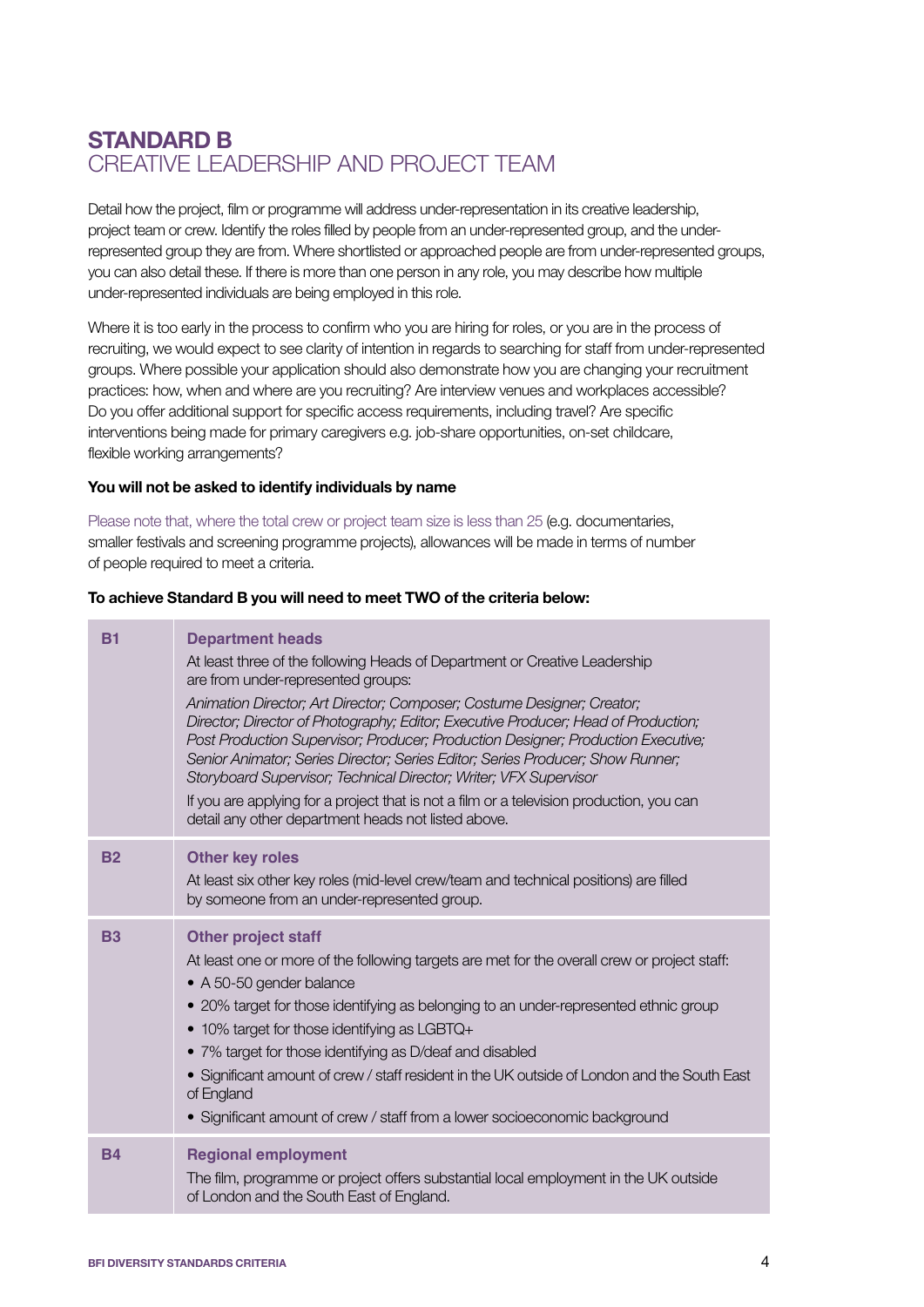## **STANDARD C** INDUSTRY ACCESS AND OPPORTUNITIES

Detail how your project, film or programme addresses under-representation in relation to paid roles such as internships, apprenticeships and specialist adviser roles, trainee roles, work experience opportunities, promotions and 'first job' roles and mentoring – in all cases these need to be filled by people from under-represented groups. Detail any specific interventions being made for primary caregivers e.g. job-share opportunities, on-set childcare, flexible working arrangements.

#### **You will not be asked to identify individuals by name**

Standard C is compulsory for all applicants with the exception of BAFTA and BIFA applications. Concessions may also be made for programmes and projects with very small teams e.g. development applications.

#### **To achieve Standard C you will need to meet TWO of the criteria below:**

| C <sub>1</sub> | <b>Paid employment opportunities</b><br>Your project is offering paid employment opportunities (such as apprenticeships,<br>internships, expert advisers and similar) to people from under-represented groups.                                                                                                                                                                                                                                                |
|----------------|---------------------------------------------------------------------------------------------------------------------------------------------------------------------------------------------------------------------------------------------------------------------------------------------------------------------------------------------------------------------------------------------------------------------------------------------------------------|
| C <sub>2</sub> | Training opportunities and skills development (craft, creative and business)<br>including one-off, bespoke and student work-experience opportunities<br>Your project is offering training opportunities (including work experience and other<br>opportunities such as skills/craft development for crew and staff coming from outside<br>of the industry, on-set and one-off training) to people from under-represented groups.                               |
| C <sub>3</sub> | Promotion to a role that constitutes career progression<br>Crew/team members from under-represented groups are given a role that constitutes<br>career progression.                                                                                                                                                                                                                                                                                           |
| C <sub>4</sub> | First job in a role that constitutes career progression from prior training<br>Crew/team members from an under-represented group are given their first professional<br>(non-trainee) role on the project.                                                                                                                                                                                                                                                     |
| C <sub>5</sub> | <b>Meaningful, structured mentoring programmes</b><br>Mentorship programmes for people from under-represented groups are being run as<br>part of the project, either as part of a structured mentorship over the course of the project;<br>as part of a wider mentorship programme run by the company; or where a HOD or<br>creative from the project acts as a mentor within a wider programme and their mentee(s)<br>has some involvement with the project. |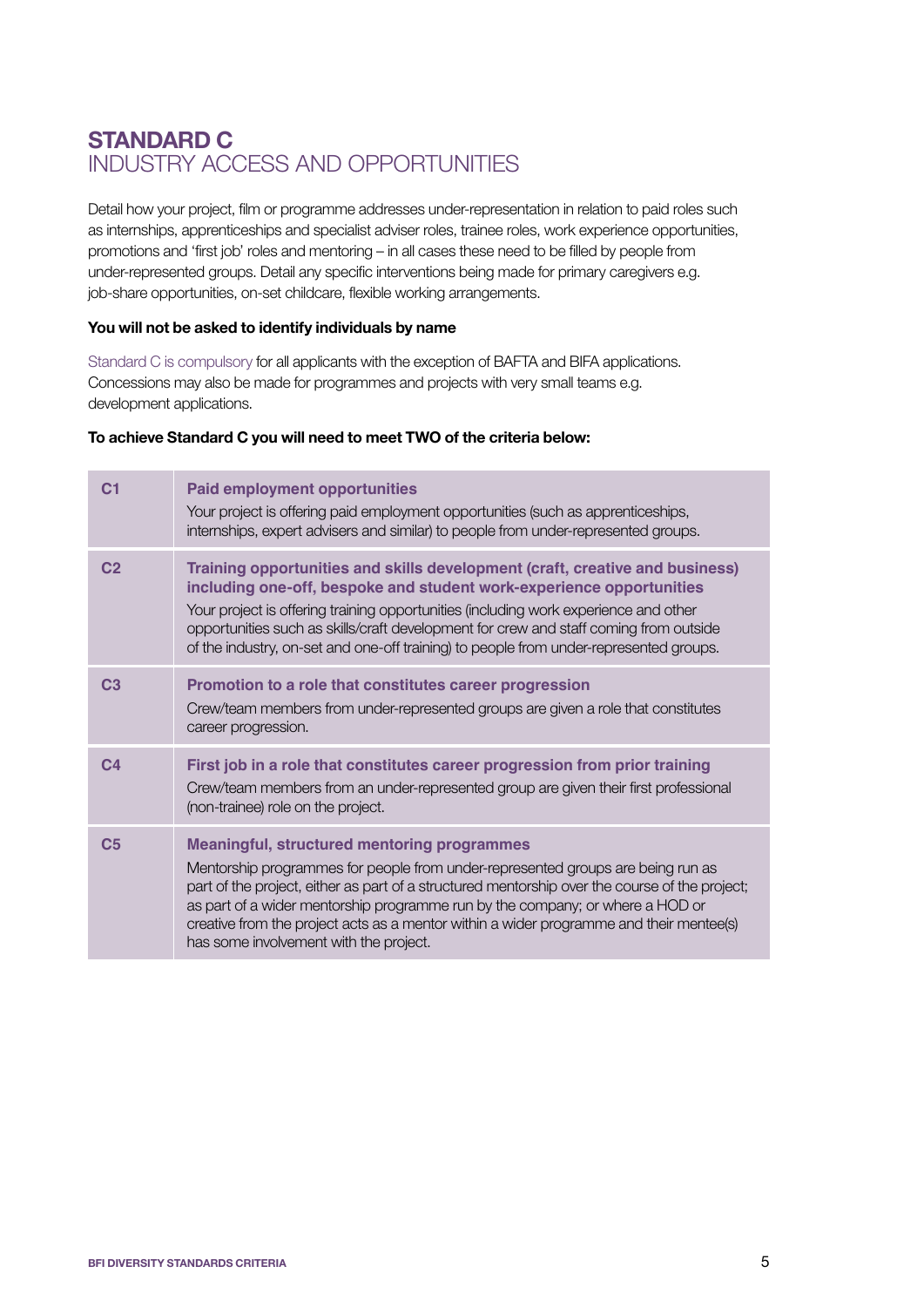## **STANDARD D** AUDIENCE DEVELOPMENT

Detail the promotional and marketing strategies that will enable your film, project or programme to access under-served audiences, including those in regions outside of London. Highlight access interventions that go beyond statutory requirements or the obligations of UK broadcasters (BSL, subtitles, audio description). The application should demonstrate a real commitment to making a venue, festival, event, film release or programme broadcast accessible to as wide an audience as possible.

Standard D is compulsory for exhibitors, film festivals, distributors and other organisations delivering activities that benefit audiences. It is also an additional category for productions that have a distributor or broadcaster attached.

#### **To achieve Standard D you will need to meet THREE of the criteria below:**

| D1             | <b>Disability access and materials</b><br>Access interventions are provided that go beyond statutory requirements or the<br>obligations of UK broadcasters (BSL, subtitles, audio description). A real commitment<br>to making a venue, festival, event, film release or programme broadcast accessible to<br>as wide an audience as possible. |
|----------------|------------------------------------------------------------------------------------------------------------------------------------------------------------------------------------------------------------------------------------------------------------------------------------------------------------------------------------------------|
| D <sub>2</sub> | <b>Under-served audiences</b><br>The target audience(s) of a project is an under-served audience group, with a clear<br>strategy to reach them.                                                                                                                                                                                                |
| D <sub>3</sub> | UK regional and national audiences outside Central London<br>There is a clear strategy to add value and to engage audiences from outside<br>of Central London.                                                                                                                                                                                 |
| D4             | <b>Promotional and marketing strategies</b><br>There is a clear strategy to engage the under-served audience(s) you have referenced<br>in D2 including marketing; events; outreach; online strategies; educational content;<br>App, game or VR content; or targeted pricing strategies.                                                        |
| D <sub>5</sub> | Partnerships utilising specialist and/or expert knowledge<br>The project utilises specialist and/or expert knowledge in order to engage<br>the under-served audience(s) you have referenced in D2.                                                                                                                                             |